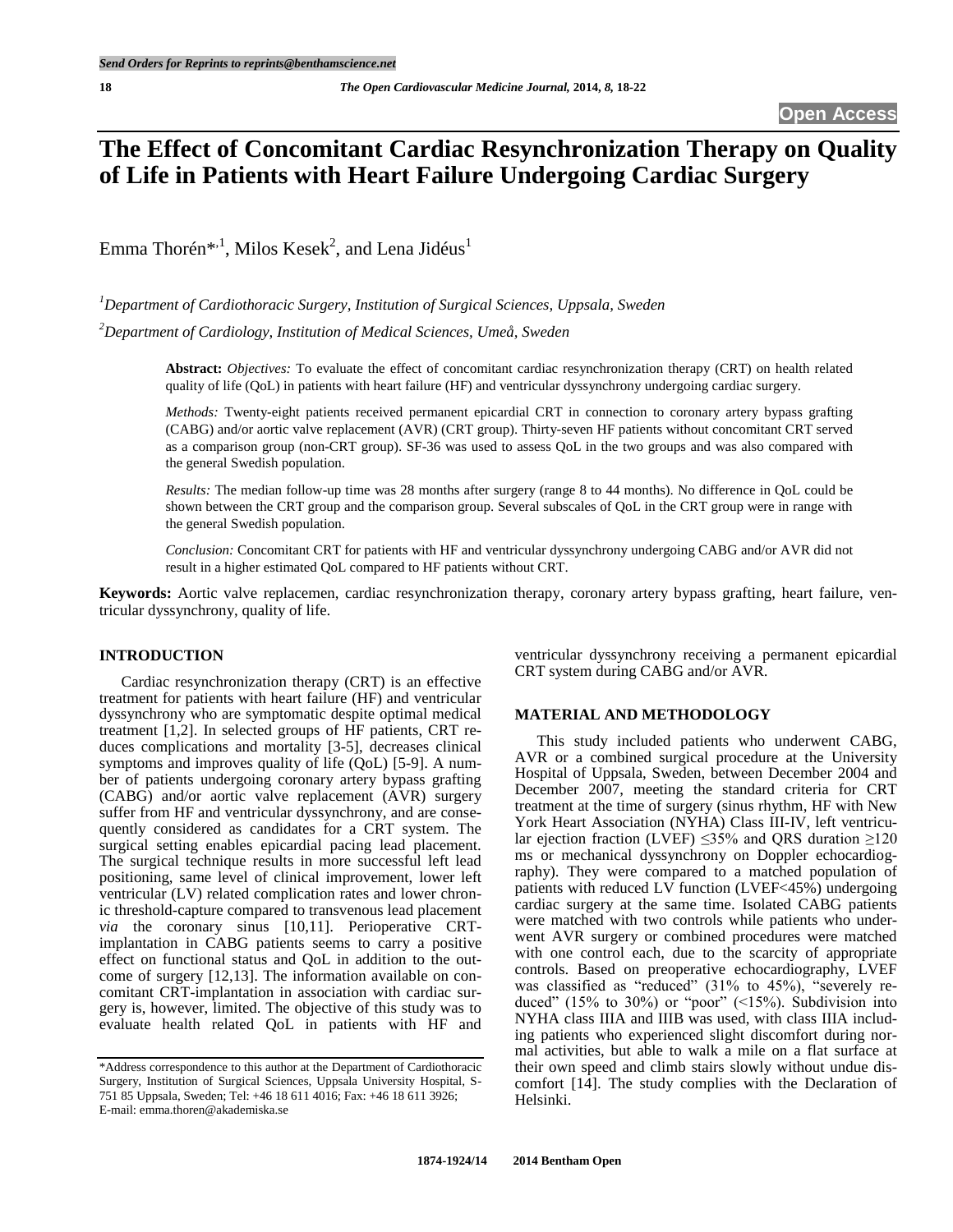#### **Quality of Life Assessment**

The SF-36 is a self-administration questionnaire designed for assessment of health related QoL [15]. It consists of 36 items divided into 8 subscales of health that can be summarized into two main health dimensions: Physical Health Score (PCS) and Mental Health Score (MCS) [16]. The SF-36 has been used in a wide range of studies, and normative data on QoL in the general Swedish population have been published [17].

#### **Surgical Techniques**

All patients underwent CABG and/or AVR surgery according to the clinic's routines. The AVR patients received either biological or mechanical valve prosthesis. The CRT group received three permanent epicardial pacing leads and a CRT device during the procedure. The atrial lead was placed on the right atrial wall, between the sinus node and the appendage. The right ventricular lead was implanted on the inferior wall of the right ventricle and the LV lead on the lateral wall of the left ventricle. All three leads were connected to a CRT device placed subcutaneously below the left clavicle and activated during surgery. We used Medtronic CapSure Epi® unipolar and bipolar epicardial leads (4965 and 4968, respectively). The CRT device was Medtronic InSync III® CRT-P in 21 patients, St Jude Medical Frontier II<sup>®</sup> CRT-P in three patients and St Jude Medical Atlas<sup>®</sup> CRT-D in one patient. One patient with a previously imdue to a total atrioventricular block received an epicardial LV lead during surgery and the original pacemaker was replaced with a CRT device. In the last two patients, the transvenous leads St Jude Medical Tendril® 1788T, 1636T, 1688T and Riata® Defibrillation Lead 1571 were used in addition to the epicardial LV lead.

#### **Follow-up**

Technical parameters were supervised during routine visits at pacemaker policlinics. At follow-up, the SF-36 (Swedish standard version) was sent to the CRT group and the comparison group. Non-responders received a reminder after four weeks. Incomplete forms were followed up with a telephone call, when possible.

#### **Statistical Analysis**

Statistical analyses were performed with Statistica 8.0 (StatSoft, Inc, Tulsa, OK, USA). Data are presented as mean ± SD, unless otherwise stated. The Mann-Whitney U test was used for comparison between the groups. P values <0.05 were considered statistically significant.

# **RESULTS**

Thirty patients received a CRT system. Twenty-eight patients were alive at the time of follow-up (median 27 months; range 8 to 44). During the same period, 78 patients with reduced LV function (LVEF <45%) without indication for CRT underwent cardiac surgery; 61 of these patients being alive at follow-up (median 32 months; range 10 to 43). The surviving patients were matched for age, main diagnosis and type of surgical procedure to the surviving patients in the CRT group, resulting in 37 patients appropriate for comparison. Patient flow is described in Fig. (**1**). Baseline patient characteristics are presented in Table **1**. The technical pa-

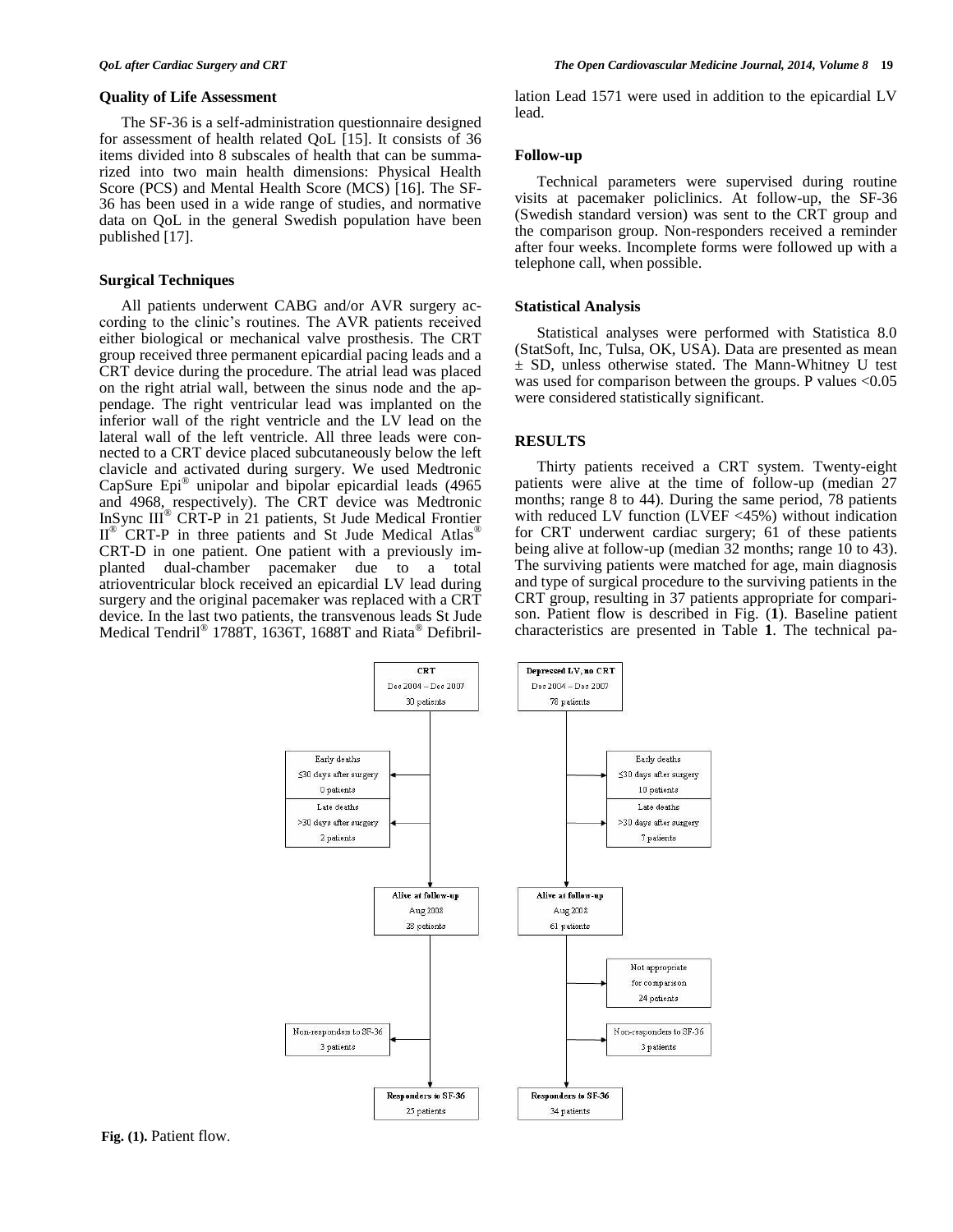**Table 1. Characteristics and Surgical Data of Responder to SF-36**

|                                | <b>CRT</b> Group | <b>Comparison Group</b> |           |  |
|--------------------------------|------------------|-------------------------|-----------|--|
| <b>Variable</b>                | $(n=25)$         | $(n=34)$                | $\pmb{p}$ |  |
| Age (y), median (range)        | $72(55-86)$      | $70(46-86)$             | 0.20      |  |
| Male sex                       | 22 (88)          | 29(85)                  | >0.3      |  |
| Hypertension                   | 19(79)           | 26(76)                  | >0.3      |  |
| <b>Diabetes</b>                | 2(8.3)           | 10(29)                  | 0.03      |  |
| Ischemic heart disease         | 13 (54)          | 23(68)                  | 0.23      |  |
| S-Creatinine, median (range)   | $100(57-165)$    | 97 (60-133)             | >0.3      |  |
| Nt-proBNP, median (range)      | 2407 (572-27549) | 1483 (99-16923)         | 0.12      |  |
| History of atrial fibrillation | 8(33)            | 4(8.8)                  | 0.06      |  |
| <b>LBBB</b>                    | 10(40)           | 1(2.9)                  | < 0.001   |  |
| QRS width (ms), median (range) | 138 (94-200)     | 107 (82-178)            | < 0.001   |  |
| <b>LVEF</b>                    |                  |                         | 0.24      |  |
| Reduced (31-45%)               | 1(4.2)           | 5(15)                   |           |  |
| Severely reduced (15-30%)      | 22 (88)          | 27 (79)                 |           |  |
| Poor $(<15\%)$                 | 2(8.3)           | 2(5.9)                  |           |  |
| NYHA class                     |                  |                         | < 0.001   |  |
| $\text{I-II}$                  | 0(0)             | 6(18)                   |           |  |
| <b>IIIA</b>                    | 5(20)            | 16(47)                  |           |  |
| $\rm IIIB$                     | 20(80)           | 12(35)                  |           |  |
| Procedure                      |                  |                         | 0.11      |  |
| CABG                           | 8(32)            | 18(53)                  |           |  |
| $AVR \pm CABG$                 | 17(68)           | 16(47)                  |           |  |

Data shown as numbers (percentages within group) unless otherwise stated. AVR = aortic valve replacement; CABG = coronary artery bypass grafting; CRT = cardiac resynchronization therapy; LBBB = left bundle branch block; LVEF = left ventricular ejection fraction; NYHA class = New York Heart Association functional classification.

rameters of the epicardial leads during the follow-up period were adequate, with median LV lead pacing thresholds 0.5 V at 0.4 ms. At three and six months after implantation, the average ventricular pacing percentage was 97% and 99%, respectively. The response rate to the SF-36 was 89% (25 of 28 patients) in the CRT group and 92% (34 of 37) in the comparison group.

Two of the thirty CRT patients (6.7%) had died at follow-up compared to 17 of 78 (22%) patients with depressed LV function but without CRT, see Fig. (**1**). There were no early deaths  $(\leq 30$  days after surgery) among the CRT patients and ten early deaths in the comparison group (*p*=0.04).

## **Quality of life**

The eight subscales of the SF-36 indicated similar levels of QoL after surgery in the CRT group and the comparison group (Table **2**). With the scores summarized into the two main dimensions of health the CRT group showed a similar Physical Health Score but a higher Mental Health Score (Table **2**). Within the CRT group, no difference in QoL could be detected between patients with typical left bundle branch block (n=10; PCS  $46\pm11$ ; MCS  $51\pm11$ ) and patients with other indications for CRT ( $n=15$ ; PCS 41 $\pm$ 9; MCS 49±12), PCS *p*=0.2; MCS *p*=0.6.

Compared to the general Swedish population the CRT group scored lower in the summarized Physical Health Score, as well as some of the SF-36 subscales considered as predominantly physical (Table **2**). The summarized Mental Health Score and scores in the majority of the SF-36 subscales associated with mental health did not differ between the CRT group and the general Swedish population.

#### **DISCUSSION**

The main finding of this study was that in HF patients with ventricular dyssynchrony undergoing CABG and/or AVR surgery, concomitant CRT did not result in a higher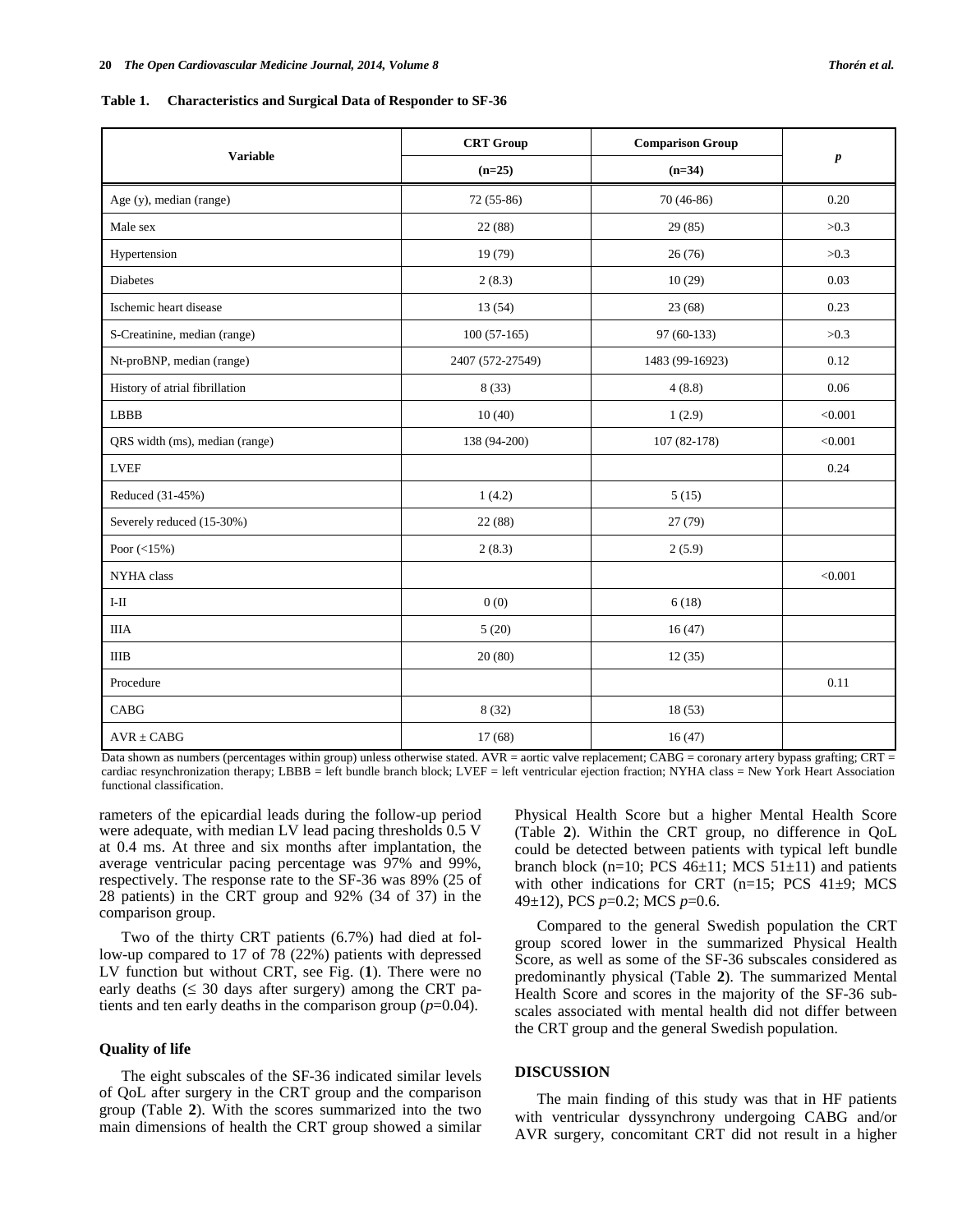| <b>SF-36 Variable</b>      | $CRT Group (n=25)$ | Comparison Group $(n=34)$ | $p^a$ | <b>Swedish Population</b> | $p^b$   |
|----------------------------|--------------------|---------------------------|-------|---------------------------|---------|
| Physical functioning       | $65.9 \pm 21.8$    | $69.1 \pm 26.3$           | >0.3  | $87.9 + 19.6$             | < 0.001 |
| Role limitation, physical  | $49.0 \pm 46.5$    | $53.7 \pm 43.6$           | >0.3  | $83.2 + 31.8$             | < 0.001 |
| Bodily pain                | $80.2 \pm 21.6$    | $79.8 \pm 27.9$           | >0.3  | $74.8 \pm 26.1$           | 0.3     |
| General health             | $71.0 \pm 17.7$    | $65.3 \pm 22.3$           | >0.3  | $75.8 + 22.2$             | 0.3     |
| Vitality                   | $69.0 \pm 19.4$    | $58.7 \pm 25.7$           | 0.1   | $68.8 \pm 22.8$           | >0.3    |
| Social functioning         | $89.1 \pm 18.2$    | $76.5 \pm 27.8$           | 0.1   | $88.6 + 20.3$             | >0.3    |
| Role limitation, emotional | $54.7 \pm 47.0$    | $53.5 \pm 44.8$           | >0.3  | $85.7 + 29.2$             | < 0.001 |
| Mental health              | $83.5 \pm 17.2$    | $73.4 \pm 21.7$           | 0.1   | $80.9 \pm 18.9$           | >0.3    |
| Physical health score      | $42.9 \pm 9.9$     | $45.7 \pm 11.3$           | 0.3   | $50.0 \pm 9.7$            | < 0.001 |
| Mental health score        | $50.0 \pm 11.5$    | $43.5 \pm 12.2$           | 0.04  | $50.0 \pm 10.3$           | >0.3    |

**Table 2. Quality of Life After Cardiac Surgery with and Without Concomitant CRT, and in a Sample of the General Swedish Population**

Data shown as mean (±SD). "SF-36 scores in the CRT group vs the comparison group. "SF-36 scores in the CRT group vs the general Swedish population  $(n=8004; 15-80 \text{ years}; 48\% \text{ male})$ . CRT = cardiac resynchronization therapy.

estimated QoL compared to patients with reduced LV function not eligible for CRT. In contrast, a limited number of other studies have shown a beneficial effect of CRT and epicardial leads placed in association to cardiac surgery. In a small study on CRT with epicardial leads during CABG in patients with HF [12], a better estimated QoL was seen in patients with active CRT. Similarly, CRT improved QoL and LV systolic function after CABG in HF patients with ventricular dyssynchrony [13].

Our CRT group included a higher percentage of patients initially in NYHA-class IIIB (80%) compared to the comparison group (35 %). It would therefore be reasonable to expect a lower resulting QoL score in the CRT group. We did not detect any adverse effect of CRT on QoL. The implantation and subsequent follow-up of the CRT device were well tolerated and did not significantly affect the scores reflecting the mental and physical well-being of the patients. The difference in the initial condition might have been opposed by a hidden beneficial effect of CRT.

Interestingly, the mortality in the CRT group was lower after surgery than in the matched comparison group. For early deaths this difference was significant. CRT concomitant with CABG has previously been associated with low mortality 18 months after surgery [13]. The beneficial effect of CRT may thus be most apparent early in the postoperative period and loose significance later in the course, as reflected in our QoL measurements more than two years after surgery.

The estimated statistical power to detect a difference in mean PCS (or MCS) of 7 units is 76% in a reasonable model of present setting (mean PCS values 43 and 50, SD 10, current sample sizes, two-tailed test, probability of alpha error 5%). Such an additional effect of CRT on QoL after the operation is therefore improbable. The statistical power to detect a difference of 4 units (mean PCS 43 and 47) decreases to 33%. An effect of this smaller magnitude may thus be present, but undetected.

The summarized Mental Health Score was significantly higher in the CRT group and in range with the general Swedish population, assessed nearly four years after surgery. None of the four subscales concerned with mental health, however, differed. The reason is unclear for a higher reported Mental Health Score in the CRT group. A placebo effect might be a possible explanation. As described by Mandeep *et al*, CRT can exert a substantial placebo effect with improved QoL parameters [18].

Implantation of a permanent CRT system during cardiac surgery is a relatively small additional procedure. We did not detect any negative influence on QoL from CRT. Other authors have reported positive findings [12,13] and CRT may have a role in the treatment in selected patients with HF and ventricular dyssynchrony undergoing CABG and/or AVR surgery.

# **Limitations**

This was a nonrandomized retrospective study on a relatively small population and the limited number of patients suitable for comparison restricted the matching process. The comparison group did not fulfill the CRT criteria, although the LV function was depressed to a similar degree. This may have affected the comparison results. No baseline data for QoL was available and individual patient differences in QoL were not possible to assess.

#### **CONCLUSION**

Concomitant CRT for HF patients with ventricular dyssynchrony undergoing CABG and/or AVR did not result in a higher estimated QoL compared to HF patients without CRT. Further studies are needed to draw conclusions about